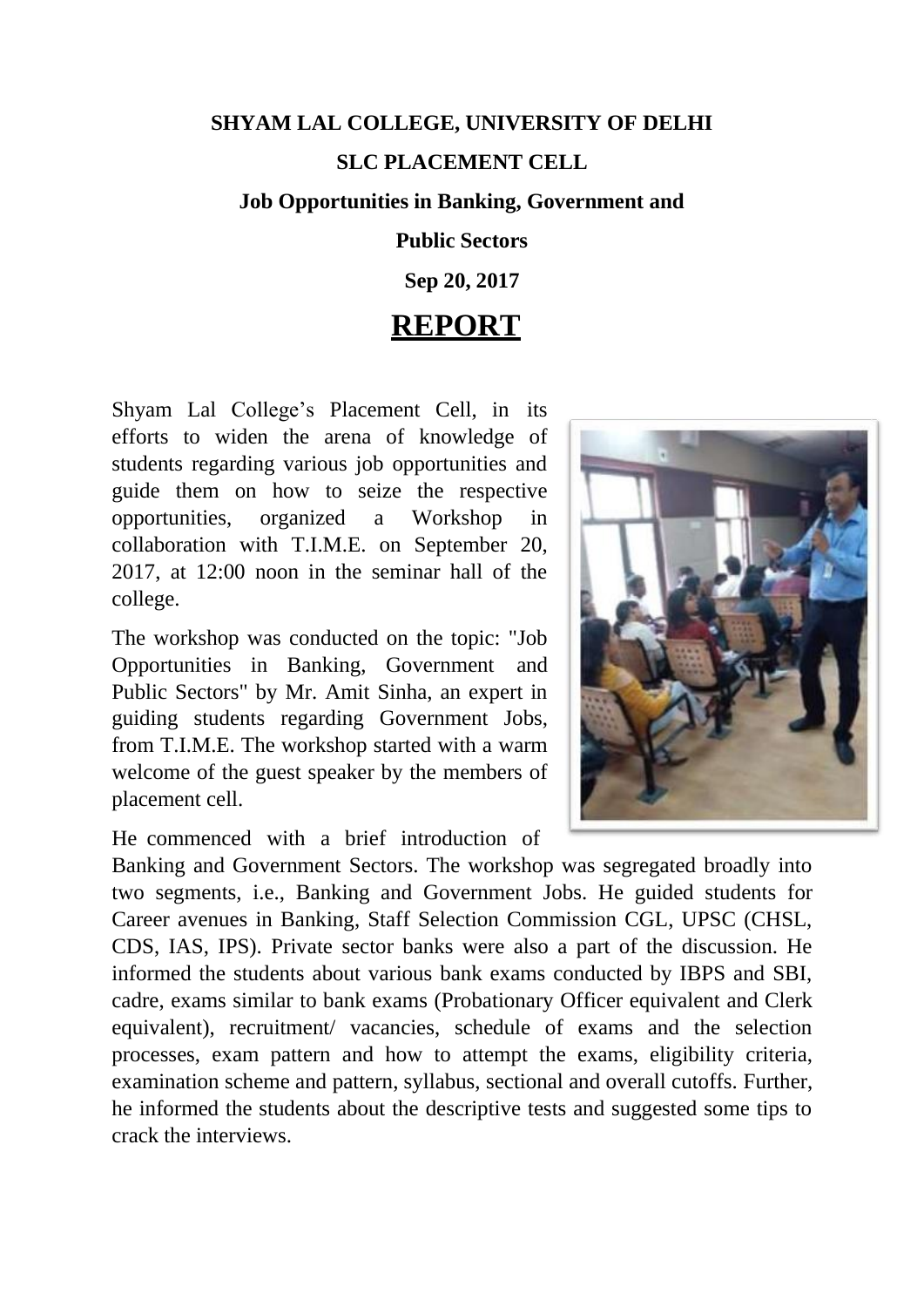The workshop witnessed the presence of around 67 participants including the staff and Training and Placement Cell members. It was an interactive session which ended with a formal vote of thanks by Mr. Anil Khurana, Convenor of Placement Cell.